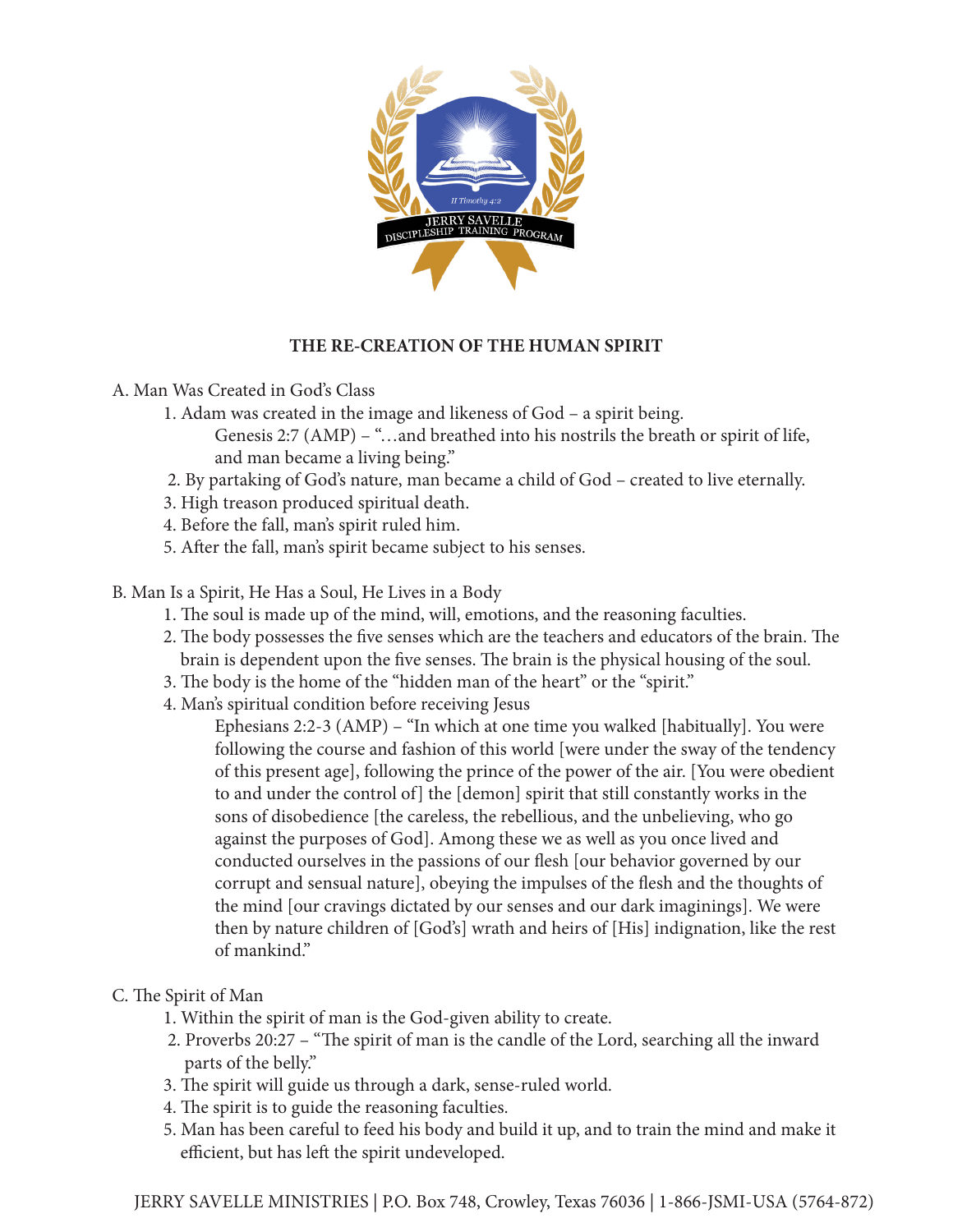

- D. Facts About the Spirit
	- 1. Proverbs 15:4 "A wholesome tongue is a tree of life: but perverseness therein is a breach in the spirit."
	- 2. Words affect the spirit. The mind may cast them aside but the spirit absorbs them. Proverbs 26:22 – "The words of a talebearer are as wounds, and they go down into the innermost parts of the belly."
	- 3. Proverbs 15:13 "A merry heart maketh a cheerful countenance: but by sorrow of the heart the spirit is broken."
	- 4. Proverbs 17:22 "A merry heart doeth good like a medicine: but a broken spirit drieth the bones."
	- 5. Proverbs 18:14 "The spirit of a man will sustain his infirmity; but a wounded spirit who can bear?"
	- 6. The secret of divine life is to learn how to live in the spirit realm and keep the spirit fit so nothing can break or wound it.
- E. How the Spirit Is Re-Created
	- 1. 2 Corinthians 5:17 "Therefore if any man be in Christ, he is a new creature: old things are passed away; behold, all things are become new."

 Ezekiel 36:26 – "A new heart also will I give you, and a new spirit will I put within you…"

- 2. A new man created after the image of God.
	- a. Ephesians 4:24 "And that ye put on the new man, which after God is created in righteousness and true holiness."
	- b. Ephesians 2:10 "For we are his workmanship, created in Christ Jesus unto good works, which God hath before ordained that we should walk in them."
- 3. This new man receives God's nature.

 2 Peter 1:4 – "Whereby are given unto us exceeding great and precious promises: that by these ye might be partakers of the divine nature…"

4. This new man is made righteous.

 2 Corinthians 5:21 – "For he hath made him to be sin for us, who knew no sin; that we might be made the righteousness of God in him."

5. This new man is given God's love.

 Romans 5:5 – "…because the love of God is shed abroad in our hearts by the Holy Ghost which is given unto us."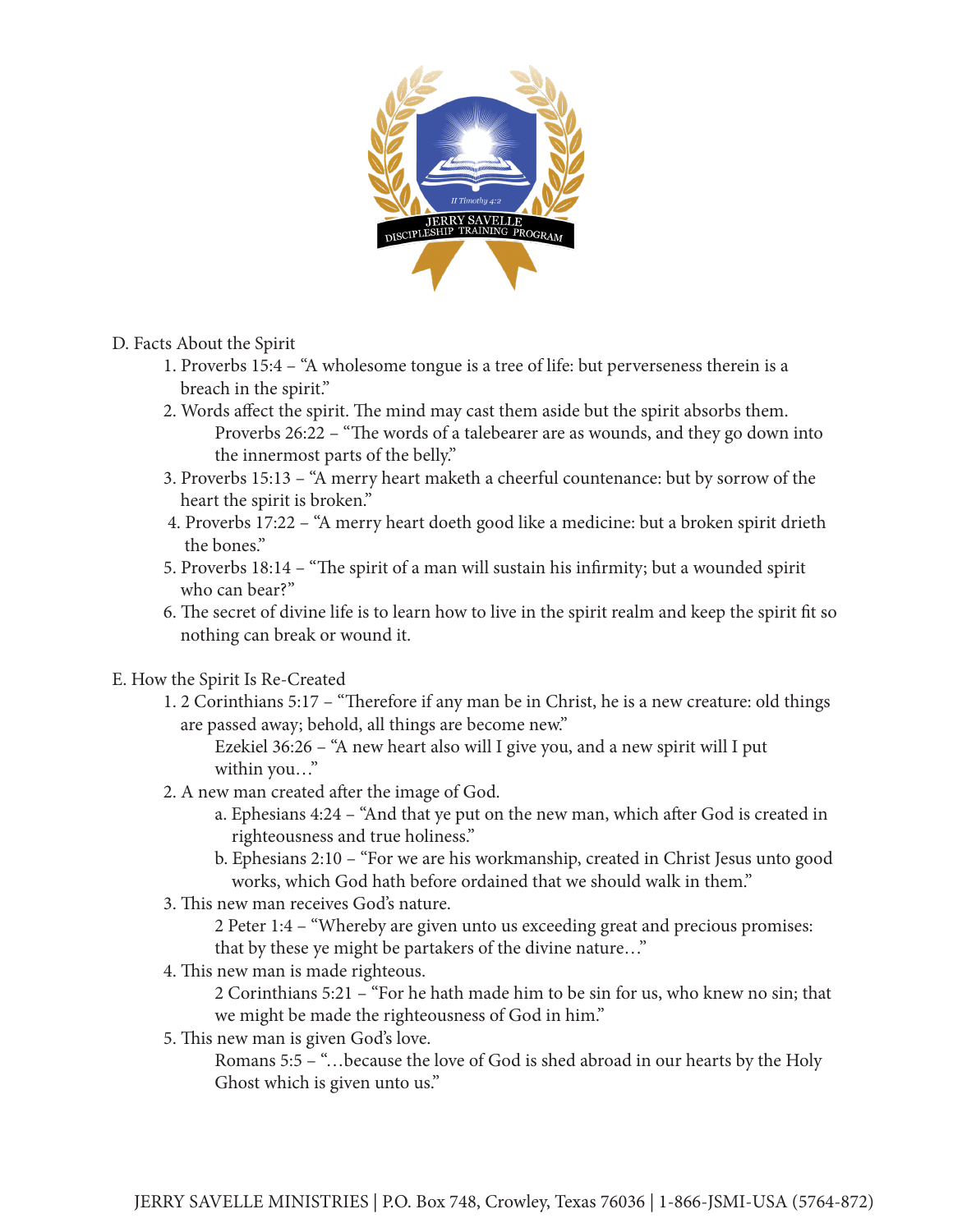

6. The Holy Spirit recreated man through the Word.

- a. Romans 10:9-10 "That if thou shalt confess with thy mouth the Lord Jesus, and shalt believe in thine heart that God hath raised him from the dead, thou shalt be saved" (v.9).
- b. James 1:18 "Of his own will begat he us with the word of truth, that we should be a kind of firstfruits of his creatures."
- c. 1 Peter 1:23 "Being born again, not of corruptible seed, but of incorruptible, by the word of God, which liveth and abideth for ever."
- F. The Holy Spirit Is the Teacher of the Re-Created Spirit
	- 1. John 14:16-17 "And I will pray the Father, and he shall give you another Comforter, that he may abide with you for ever; Even the Spirit of truth…for he dwelleth with you, and shall be in you."

 John 16:13 – "Howbeit when he, the Spirit of truth, is come, he will guide you into all truth…"

2. The new man has received the wisdom of God.

 a. 1 Corinthians 1:30 – "But of him are ye in Christ Jesus, who of God is made unto us wisdom…"

b. The Holy Spirit has been sent to reveal that wisdom.

 1 Corinthians 2:7-16 – "But God hath revealed them unto us by his Spirit: for the Spirit searcheth all things, yea, the deep things of God" (v.10).

- 3. Wisdom comes to the spirit and then to the intellect.
- 4. Wisdom: the God-given ability to use knowledge.
- 5. Speaking in tongues will bring this wisdom forth.
	- a. Proverbs 18:4 "The words of a man's mouth are as deep waters, and the wellspring of wisdom as a flowing brook."
	- b. 1 Corinthians 14:2 "For he that speaketh in an unknown tongue speaketh not unto men, but unto God: for no man understandeth him; howbeit in the spirit he speaketh mysteries."
- 6. The Holy Spirit will unveil the Word to the spirit so that it becomes a living thing in a person's daily walk.
- G. The Inward Man Is Renewed Day by Day
	- 1. 2 Corinthians 4:16 "For which cause we faint not; but though our outward man perish, yet the inward man is renewed day by day."
	- 2. Ephesians 3:16 "That he would grant you, according to the riches of his glory, to be strengthened with might by his Spirit in the inner man."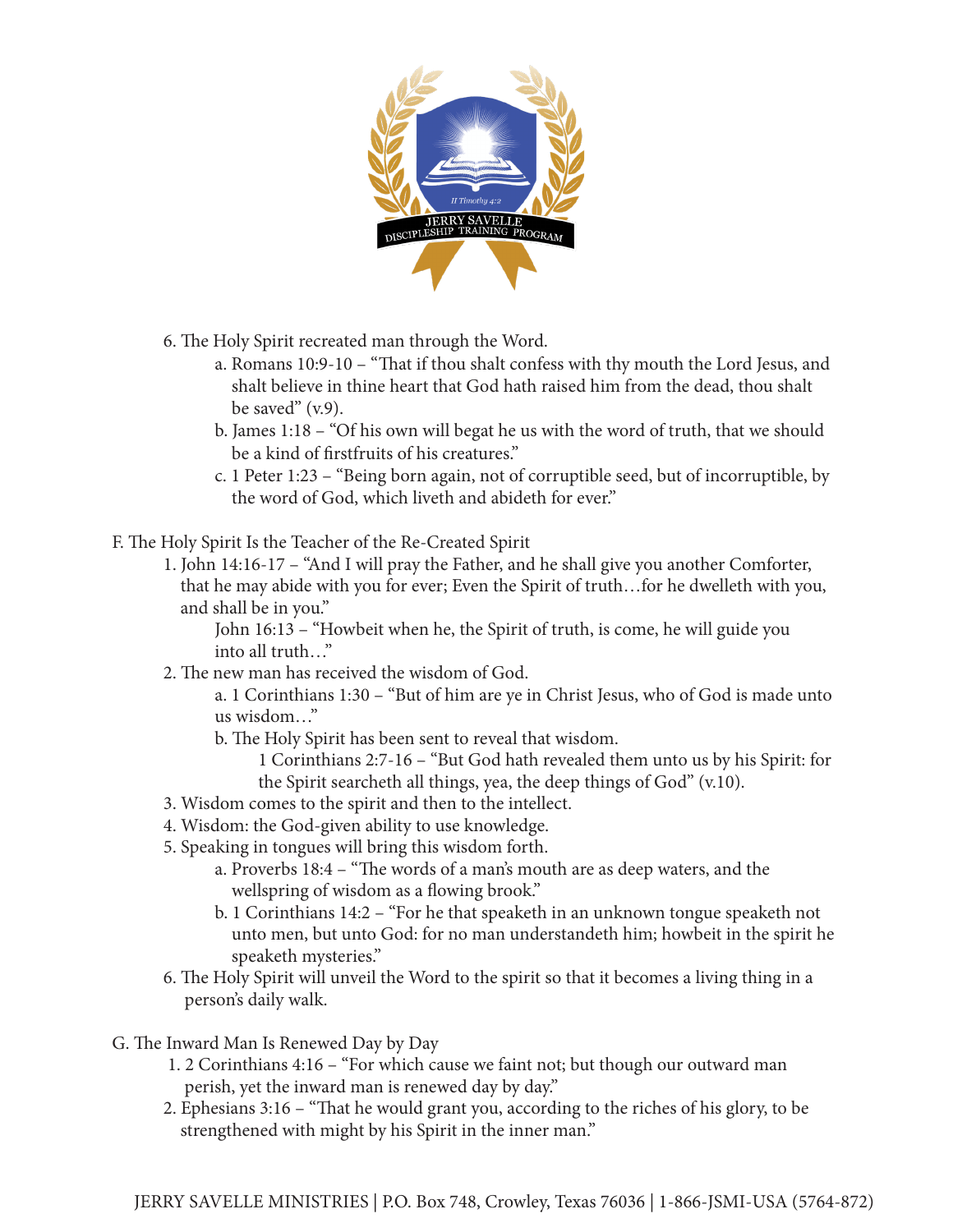

## **THE RE-CREATION OF THE HUMAN SPIRIT - REVIEW QUESTIONS**

| 1. |                                   |                                                                 | When God breathed the breath or spirit of _________ into Adam's nostrils<br>He was placing His divine ____________ into Adam who became a ____________ of God and |  |
|----|-----------------------------------|-----------------------------------------------------------------|-------------------------------------------------------------------------------------------------------------------------------------------------------------------|--|
|    | would rule him.                   |                                                                 |                                                                                                                                                                   |  |
| 2. | the control of the control of the |                                                                 | Spiritual ______________ produced by high _____________ made man's spirit subject to his                                                                          |  |
| 3. |                                   |                                                                 | Mankind is a three part being the: he is a ___________, has a _________, and lives in a                                                                           |  |
| 4. |                                   |                                                                 |                                                                                                                                                                   |  |
| 5. |                                   | $\frac{1}{2}$ ; and they are all located in the $\frac{1}{2}$ . |                                                                                                                                                                   |  |
| 6. |                                   |                                                                 |                                                                                                                                                                   |  |

- 7. Before a person receives Jesus their spiritual condition is \_\_\_\_\_\_\_\_\_\_ following the course and fashion of this \_\_\_\_\_\_\_\_\_, following the \_\_\_\_\_\_\_\_\_\_ of the power of the air, obedient and under the control of the \_\_\_\_\_\_\_\_\_\_ spirit who is still working in those who are disobedient, living in the \_\_\_\_\_\_\_\_\_\_ of the flesh, the \_\_\_\_\_\_\_\_\_\_ of the mind and by nature children of God's wrath.
- 8. The God-given ability to create is within the \_\_\_\_\_\_\_\_\_\_\_\_\_ of man and it will guide us through a dark, \_\_\_\_\_\_\_\_\_\_-ruled world, it will guide our reasoning faculties if we will \_\_\_\_\_\_\_\_\_\_ the spirit.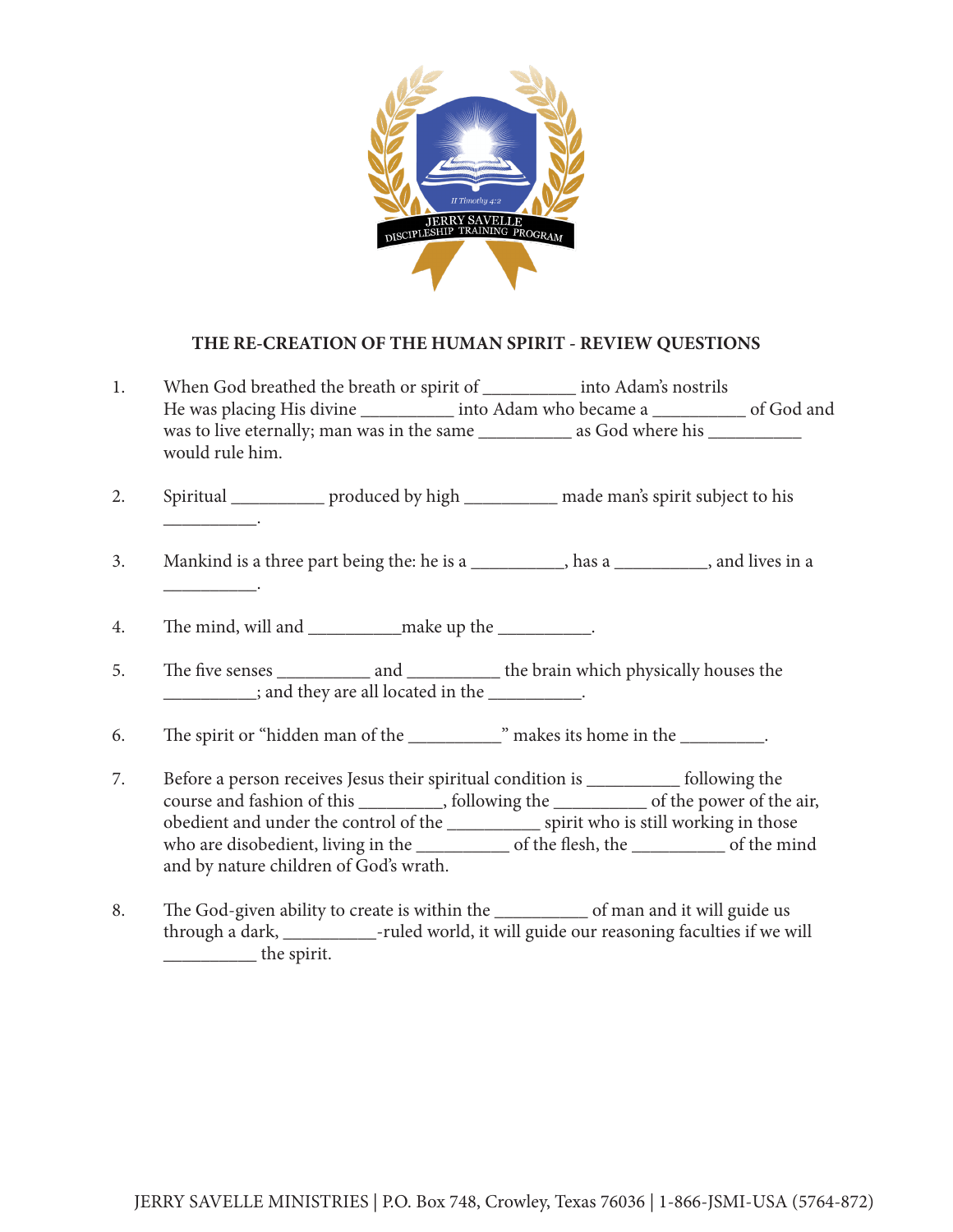

9. Some facts about the spirit are: \_\_\_\_\_\_\_\_\_\_ affect the spirit, a merry or happy heart makes your countenance \_\_\_\_\_\_\_\_\_, a merry heart is good for your body acting just like a a sorrowful heart can \_\_\_\_\_\_\_\_\_\_ the spirit and a broken spirit will dry up the  $\overline{\phantom{a}}$  , where  $\overline{\phantom{a}}$ 

the strong spirit will \_\_\_\_\_\_\_\_\_\_a man in his infirmity, but a \_\_\_\_\_\_\_\_\_\_ spirit who can bare.

- 10. We must keep the spirit \_\_\_\_\_\_\_\_\_\_\_\_ not allowing anything to break or wound it so we can live in divine \_\_\_\_\_\_\_\_\_\_\_.
- 11. When God recreated your spirit you were created in the \_\_\_\_\_\_\_\_\_\_ of God, in righteousness and \_\_\_\_\_\_\_\_\_\_, created in Christ Jesus for \_\_\_\_\_\_\_\_\_\_ works, the love of God was \_\_\_\_\_\_\_\_\_\_ abroad in your hearts by the Holy Spirit.
- 12. The Holy Spirit recreated you through the \_\_\_\_\_\_\_\_\_\_ of God.
- 13. The new man has received the \_\_\_\_\_\_\_\_\_\_ of God because the Holy Spirit dwells in us and with us and according to John 16:13 He will guide you into all \_\_\_\_\_\_\_\_\_.
- 14. Speaking in \_\_\_\_\_\_\_\_\_ will bring this wisdom forth which comes to the \_\_\_\_\_\_\_ first and then to the intellect.
- 15. The God given ability to use knowledge is called \_\_\_\_\_\_\_\_\_\_ and the Holy Spirit will \_\_\_\_\_\_\_\_\_\_ the Word to the spirit so that it becomes a \_\_\_\_\_\_\_\_\_\_ thing in a person's daily walk which will cause the \_\_\_\_\_\_\_\_\_\_ man to be renewed day by day.